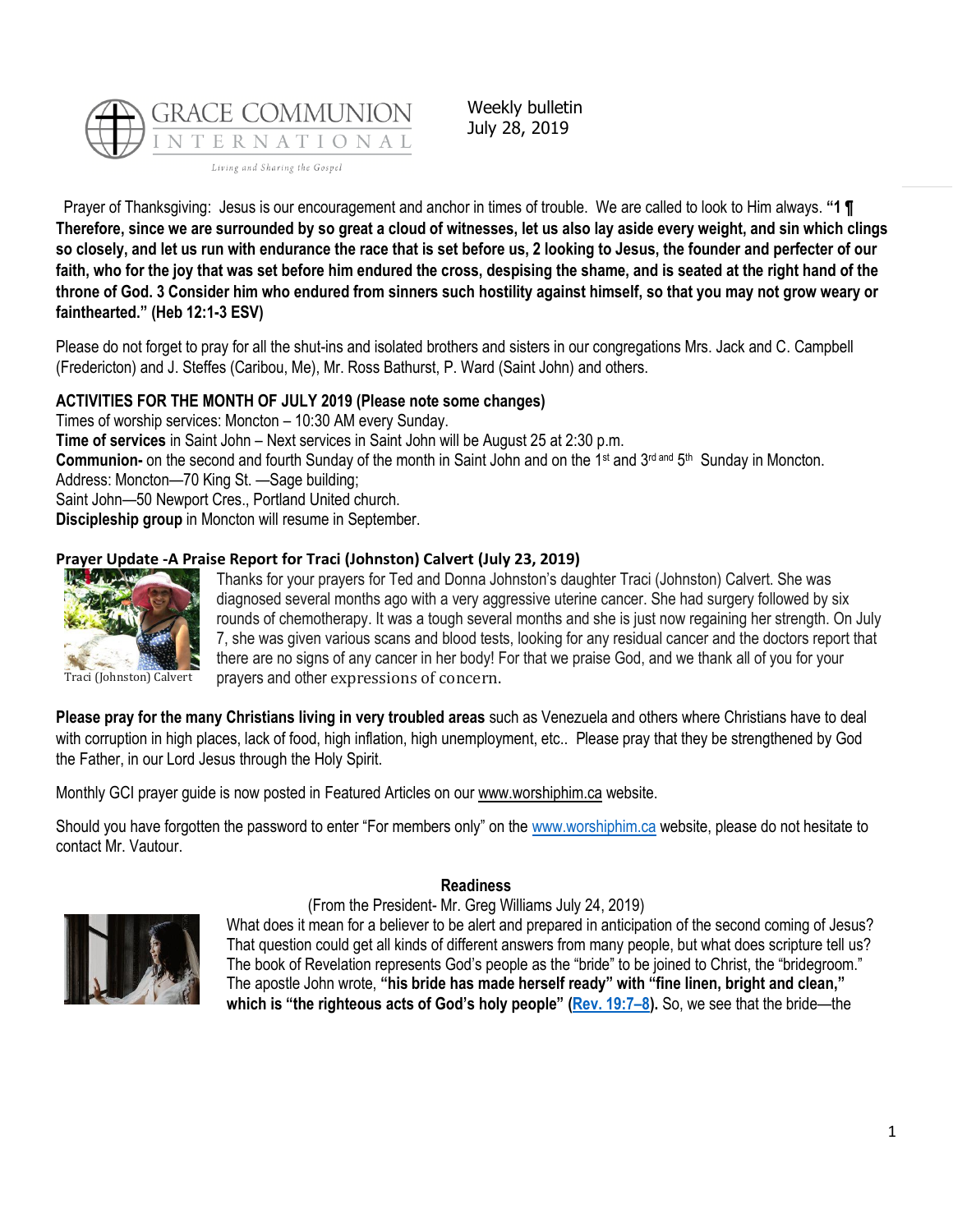

church—continues to grow in grace and knowledge of Jesus until his appearing. The bride is in a state of readiness.

In 1 John we see a further connection between eschatological hope and ongoing spiritual purification: "**But we know that when Christ appears, we shall be like him, for we shall see him as he is. All who have this hope in him purify themselves, just as he is pure" ([1 John 3:2](https://biblia.com/bible/niv/1%20John%203.2%E2%80%933)–3).** Peter also wrote about this in light of the world's coming dissolution. He says, "**You ought to live holy and godly lives as you look forward to the day of God and speed its coming" ([2 Peter 3:11](https://biblia.com/bible/niv/2%20Pet%203.11%E2%80%9312)–12).** And Paul's letter to Titus connects our **"blessed hope" ([Titus 2:13](https://biblia.com/bible/niv/Titus%202.13)**) with a summons "to live self-controlled, upright and godly lives in this present age" ([Titus 2:12\)](https://biblia.com/bible/niv/Titus%202.12). The New Testament paints a progressive picture of believers actively participating in the Spirit's transforming work and

growing up into the stature and fullness of Jesus. In other words, it shows believers being in a state of readiness.

From a pastoral standpoint, these passages suggest we evaluate eschatological teachings in terms of their practical effects. Do our lives reflect a state of readiness in our anticipation of Jesus' return? I'd suggest it is exceedingly difficult to see how the biblical call to self-denial and godly living—being in a state of readiness—can flourish in the realm of universalist theology. Who would need to focus on cooperating with the Spirit's work in their personal life, or be watchful and alert to the Lord's second coming if a universalist outcome were already known in advance? Some Christian universalists, including Origen, acknowledged this problem and suggested that universalism should be kept secret from the masses and disseminated among only a select few. A novel approach, and I would add that the scripture clearly acknowledges that Jesus knows who belongs to him and none will be snatched from his sure hands **[\(John 10:27-29](https://biblia.com/bible/niv/John%2010.27-29)**). Thankfully, we don't have to bridge the problem stated by Origen. We don't judge the readiness of others; we point them to Jesus. We can let Jesus be the final judge of humanity and rest assured that he will sort it out perfectly.

**In Matthew 24**, Jesus answers the disciple's questions about end-time events and what to expect in their future. While Jesus primarily responded to the pending destruction of the temple in 70 A.D., he also shared certain principles that apply to his followers throughout the ages. We are to watch and continue as faithful servants – in essence, to continue *Living and Sharing the Gospel* (GCI's mission statement). **"Blessed is that servant, whom his lord when he comes shall find so doing" ([Matthew 24:46\)](https://biblia.com/bible/niv/Matt%2024.46).**

Readiness is not being hunkered down in a Y2K fashion. We aren't in the drama "The Walking Dead" fighting for survival. We are in a state of readiness—continually fulfilling our God-given mission of *Living and Sharing the Gospel*; as we live peaceable lives, caring for our families, active in the ministry of our church, and sharing the love of Christ where and when we can. Always praying come, Lord Jesus, come.

In readiness for his return, Greg Williams

### \_\_\_\_\_\_\_\_\_\_\_\_\_\_\_\_\_\_\_\_\_\_\_\_\_\_\_\_\_\_\_\_\_\_\_\_\_\_\_\_\_\_\_\_\_\_\_\_\_\_\_\_\_\_\_\_\_\_\_\_\_\_\_\_\_\_\_\_\_\_\_\_\_\_\_\_\_\_\_\_\_\_\_\_\_\_\_\_\_\_\_\_\_\_\_\_\_\_ **Old Testament Laws: Behavioral Expectations in the New Covenant**

**(from [https://archive.gci.org/articles/behavioral-expectations-in-the-new-covenant/\)](https://archive.gci.org/articles/behavioral-expectations-in-the-new-covenant/)** (PS: This is the last article in this series. Should you want to read and study the whole document, it is available under *Featured Articles* i[n www.worshiphim.ca\)](http://www.worshiphim.ca/)

The most important command of the Bible is this: **"Love the Lord your God with all your heart and with all your soul and with all your mind. This is the first and greatest commandment"** (**[Matthew 22:37](https://biblia.com/bible/niv/Matt%2022.37)**). John states it this way: "**This is his command: to believe in the name of his Son, Jesus Christ" ([1 John 3:23\)](https://biblia.com/bible/niv/1%20John%203.23).** People will be saved or condemned on the basis of this command **[\(Mark](https://biblia.com/bible/niv/Mark%2016.16)  [16:16;](https://biblia.com/bible/niv/Mark%2016.16) [John 3:18\)](https://biblia.com/bible/niv/John%203.18).**

**The New Testament contains hundreds of commands.**

Jesus also told us the second most important command: **"The second is like it: 'Love your neighbor as yourself.' All the Law and the Prophets hang on these two commandments" [\(Matthew 22:39\)](https://biblia.com/bible/niv/Matt%2022.39).** John states it this way: **"and to love one another as he commanded us" ([1 John](https://biblia.com/bible/niv/1%20John%203.23)  [3:23,](https://biblia.com/bible/niv/1%20John%203.23) last par**t).

This is the visible evidence of Christianity (**[John 13:35](https://biblia.com/bible/niv/John%2013.35)**). **"If anyone says, 'I love God,' yet hates his brother, he is a liar. For anyone who does not love his brother, whom he has seen, cannot love God, whom he has not seen" ([1 John 4:20-21\)](https://biblia.com/bible/niv/1%20John%204.20-21).** And this command, because it is so broad, fulfills the Law and the Prophets **[\(Romans 13:10;](https://biblia.com/bible/niv/Rom%2013.10) [Galatians 5:14;](https://biblia.com/bible/niv/Gal%205.14) [Matthew 7:12\)](https://biblia.com/bible/niv/Matt%207.12).**

# **Hundreds of commands**

The New Testament contains *hundreds* of commands. All of them come under the general heading of love, for God is love. Everything he commands is an expression of love.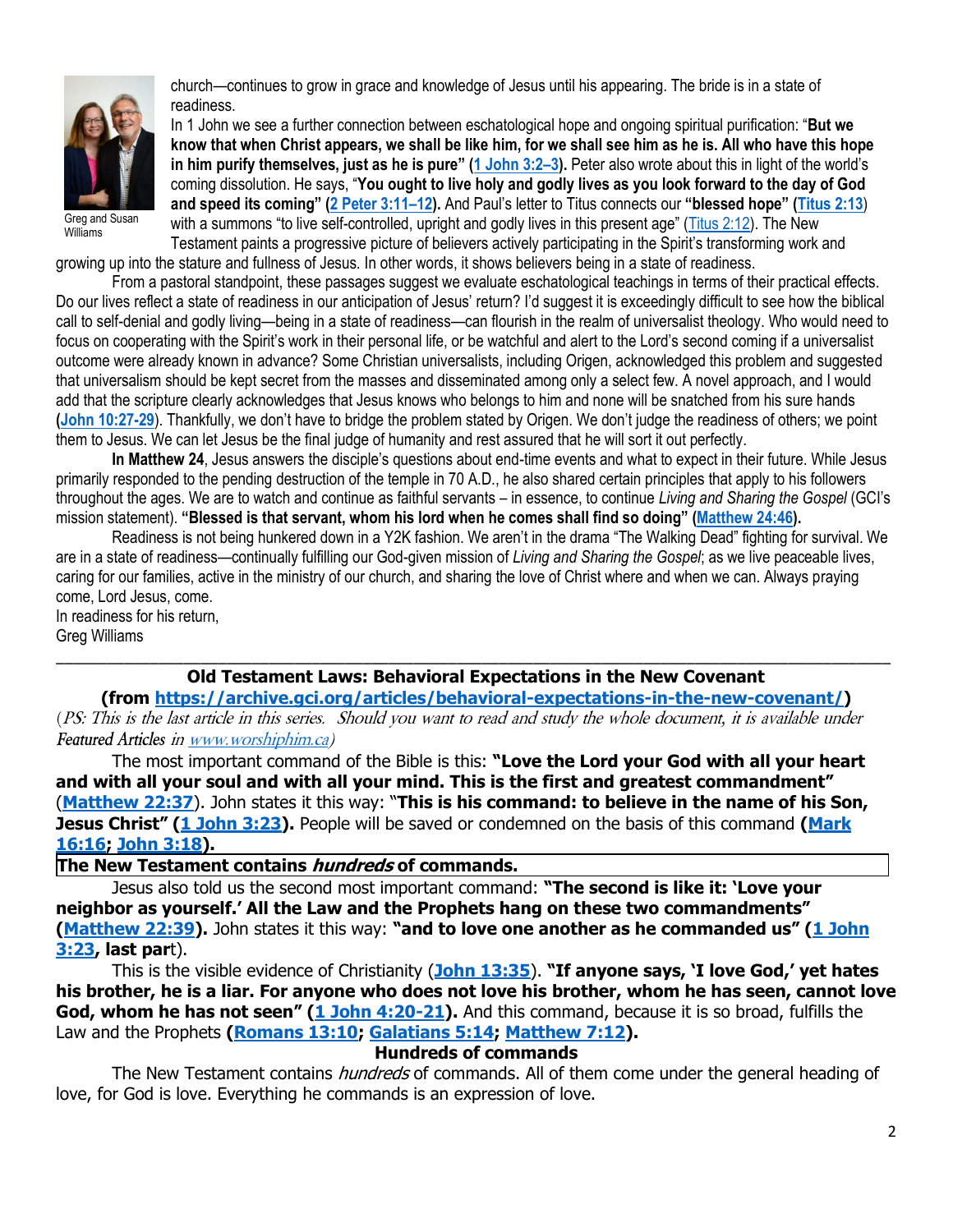Although some of Paul's comments about the law seem negative, Paul himself gave us hundreds of commands. He is not against law in itself, but he argues that the Law of Moses is no longer valid. In regard to the Mosaic law, he could say, **"I myself am not under the law." But in regard to obeying the Lord, he said, "I am under Christ's law" ([1 Corinthians 9:20-21\)](https://biblia.com/bible/niv/1%20Cor%209.20-21).**

In many of Paul's letters, he begins by explaining some theological principles and ends with some practical application of those principles in the way we live. The book of Romans ends with numerous commands:

| "Love must be sincere.                    | Rejoice with those who rejoice; mourn      |
|-------------------------------------------|--------------------------------------------|
| Hate what is evil; cling to what is good. | with those who mourn.                      |
| Be devoted to one another in brotherly    | Live in harmony with one another.          |
| love.                                     | Do not be proud, but be willing to         |
| Honor one another above yourselves.       | associate with people of low position.     |
| Never be lacking in zeal, but keep your   | Do not be conceited.                       |
| spiritual fervor, serving the Lord.       | Do not repay anyone evil for evil.         |
| Be joyful in hope, patient in affliction, | Be careful to do what is right in the      |
| faithful in prayer.                       | eyes of everybody.                         |
| Share with God's people who are in        | If it is possible, as far as it depends on |
| need. Practice hospitality.               | you, live at peace with everyone.          |
| Bless those who persecute you; bless      | Do not take revenge" (Romans 12:9-         |
| and do not curse.                         | <b>18</b> ).                               |

And there are more commands in this chapter, and in the remaining chapters. Paul has some definite ideas as to how Christians ought to live, how we ought to respond to the grace God has given us in Jesus Christ. All this is part of the new covenant; we are not lacking for guidance on how to live!

### **Put on the new way**

#### **The gospel has implications for the way we should live and think.**

The book of Galatians has some critical words about the law, but it also has some commands of its own — new covenant commands. Paul even unites the concepts of liberty and obligation: **"You, my brothers, were called to be free. But do not use your freedom to indulge the sinful nature; rather, serve one another in love" ([Galatians 5:13\)](https://biblia.com/bible/niv/Gal%205.13).** Paul lists some behaviors that the Galatians should avoid (**verses 19-21**) and some that they should include (**verses 22-26**).

Ephesians also has direct advice for Christians. Paul begins his exhortations in this way: **"As a prisoner for the Lord, then, I urge you to live a life worthy of the calling you have received. Be completely humble and gentle; be patient, bearing with one another in love. Make every effort to keep the unity of the Spirit through the bond of peace" ([Ephesians 4:1-3\)](https://biblia.com/bible/niv/Eph%204.1-3).**

We are to put off the old self, and put on the new self, which God is creating in us to be more like Jesus **(verses 22-24**). Then there are some very practical admonitions. For example: **"Therefore each of you must put off falsehood and speak truthfully to his neighbor, for we are all members of one body" (verse 25).** The Christian lifestyle is summarized in this way: **"Be imitators of God, therefore, as dearly loved children and live a life of love, just as Christ loved us and gave himself up for us as a fragrant offering and sacrifice to God" [\(Ephesians 5:1-2\)](https://biblia.com/bible/niv/Eph%205.1-2).**

The gospel of Christ has implications for the way we should live and think **[\(Philippians 2:1-7;](https://biblia.com/bible/niv/Phil%202.1-7) [4:8](https://biblia.com/bible/niv/Philippians%204.8)**). When we identify ourselves as followers of Christ, we are to eliminate evil: **"Put to death, therefore, whatever belongs to your earthly nature: sexual immorality, impurity, lust, evil desires and greed, which is idolatry. Because of these, the wrath of God is coming. You used to walk in these ways, in the life you once lived. But now you must rid yourselves of all such things as these: anger, rage, malice, slander, and filthy language from your lips. Do not lie to each other, since you have taken off your old self with its practices and have put on the new self, which is being renewed in knowledge in the image of its Creator" ([Colossians 3:5-10\)](https://biblia.com/bible/niv/Col%203.5-10).**

**Obedience expresses faith in God's wisdom and love.**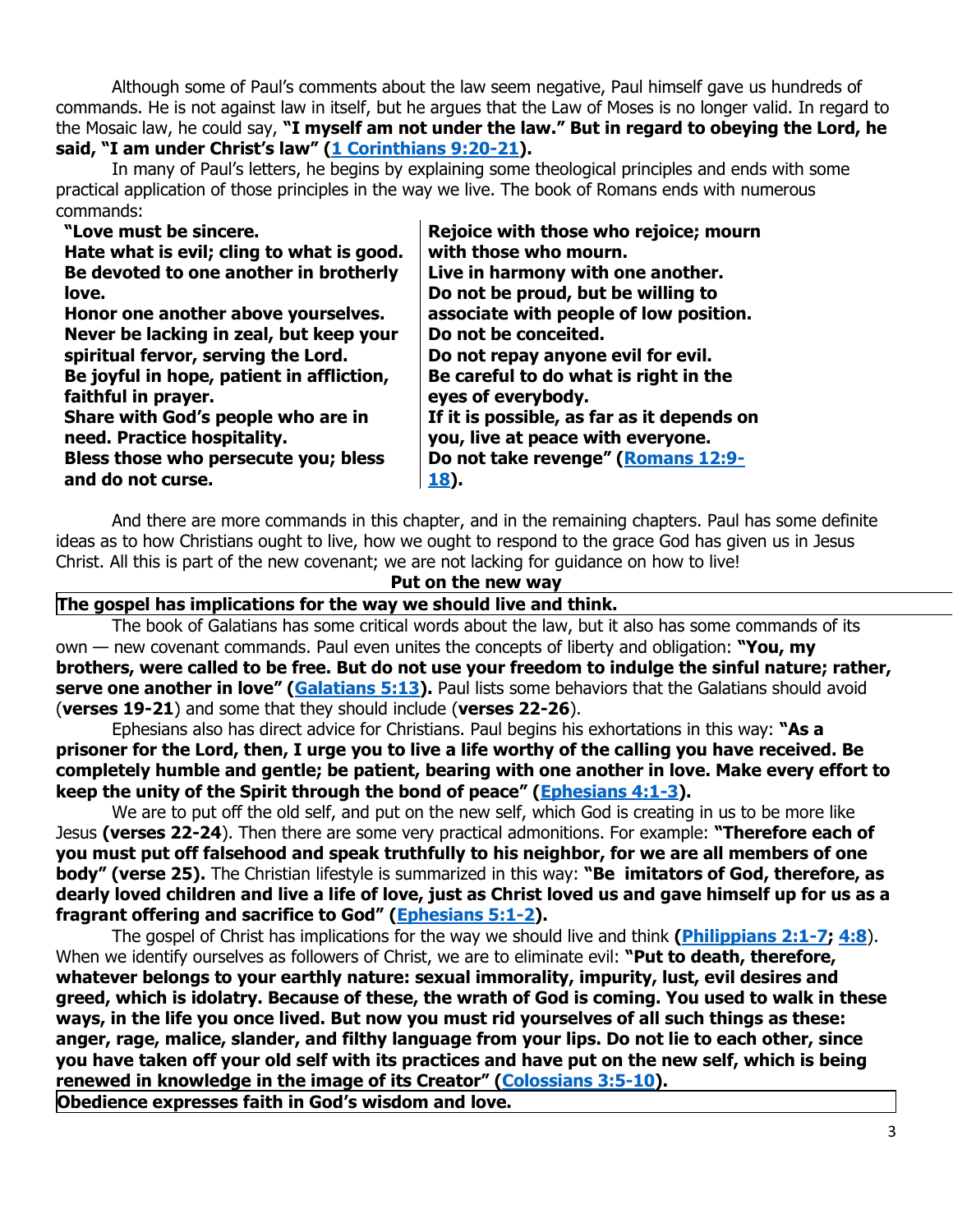#### **Five reasons to obey God**

If God saves us by grace, apart from the good works that we do (**[Titus 3:5](https://biblia.com/bible/niv/Titus%203.5)**), why should we obey him? If there is no condemnation for those in Christ Jesus (**[Romans 8:1](https://biblia.com/bible/niv/Rom%208.1)**) and our salvation is not in jeopardy, why should we struggle to obey?

**1)** The simplest reason is: It's our duty. Through his death on the cross, Christ has purchased us (**[Acts](https://biblia.com/bible/niv/Acts%2020.28)  [20:28](https://biblia.com/bible/niv/Acts%2020.28)**), and it is only fair that we do what he says. We are children of God, and we are to do what he commands. Of course, we do not obey in order to be saved. Salvation comes first, and obedience should follow. But obedience goes deeper than duty. Obedience should come from the heart, done because we want to, not grudgingly, because we have to. So why should we want to obey? There are three main reasons: faith, hope and love.

**2)** In faith, we believe that God's commands are for our own good. He loves us and wants to help us, not to give us unnecessary burdens. As our Creator, he has the wisdom to know how we should live, what works best and what causes the most happiness in the long run. And we have to trust him in that; his perspective is much better than ours. Obedience expresses faith in his wisdom and love. Obedience is what he made us for (**[Ephesians 2:10](https://biblia.com/bible/niv/Eph%202.10)**), and life works better if we are in tune with the way we were made.

**3)** Obedience also involves hope in a future blessing. If there is no future life, then Christianity would be foolish **[\(1 Corinthians 15:14-18\)](https://biblia.com/bible/niv/1%20Cor%2015.14-18).** Jesus promised that his disciples would find eternal life worth far more than anything they might have to give up in this age (**[Mark 10:29-30](https://biblia.com/bible/niv/Mark%2010.29-30)**). Everyone who is saved will have the joy of knowing God in eternal life, but there are also rewards in addition to eternal joy. Jesus encouraged his disciples to **"store up for yourselves treasures in heaven" ([Matthew19-21\)](https://biblia.com/bible/niv/Matt19-21)**. Several of his parables indicate that we will be rewarded for what we do in this life. God rewards those who seek him **[\(Hebrews](https://biblia.com/bible/niv/Heb%2011.6)  [11:6\)](https://biblia.com/bible/niv/Heb%2011.6).** Paul also wrote about rewards: **"The Lord will reward everyone for whatever good he does" [\(Ephesians 6:8\)](https://biblia.com/bible/niv/Eph%206.8).** This is not talking about salvation, but about rewards in addition to salvation. He described the judgment as a fire that tests the quality of every person's work. **"If what he has built survives, he will receive his reward" ([1 Corinthians 3:14\)](https://biblia.com/bible/niv/1%20Cor%203.14).** If it is burned up, he will lose it, but he will still be saved **(verse 15).**

**We are children, not employees who do only what we get rewarded for.**

**4)** But reward is not the only reason we work, for we are children of the King, not employees who do only what we get paid for. Our fourth motive for obedience is love. This includes love for people around us, because they will be better off if we obey God than if we do not. God's instructions are sensible, not arbitrary rules. They help people get along with other people. But most of all, it is our love for God that causes us to want to obey him. He has done so much for us, that we cannot help but be thankful and want to please him**. "If you love me,"** Jesus says, **"you will obey what I command" ([John 14:15\)](https://biblia.com/bible/niv/John%2014.15).** "**If anyone loves me, he will obey my teaching" (verse 23)**. John later wrote, "**This is love for God: to obey his commands" ([1 John 5:3\)](https://biblia.com/bible/niv/1%20John%205.3)**. **"The man who says, 'I know him,' but does not do what he commands is a liar…. But if anyone obeys his word, God's love is truly made complete in him" ([1 John 2:4-5\)](https://biblia.com/bible/niv/1%20John%202.4-5). Help the gospel be associated with good things, not bad**.

**5)** Our love for God means that we want to bring him favorable publicity, so that others will come to love him, too. Obedience serves as a witness to God and the gospel. Obedience says that God is great and good and wise, and we adore him. Obedience says that God is important, that he is valuable, and that he deserves our loyalty. Let your good deeds be seen, Jesus said, so that people can see them **"and praise your Father in heaven" ([Matthew 5:16](https://biblia.com/bible/niv/Matt%205.16)**). A bad example will bring the gospel into disrepute (**[Titus 2:5](https://biblia.com/bible/niv/Titus%202.5)**). But a good example can help people be favorably disposed to God. **"Live such good lives among the pagans,"** Peter wrote, **"that, though they accuse you of doing wrong, they may see your good deeds and glorify God on the day he visits us" ([1 Peter 2:12\)](https://biblia.com/bible/niv/1%20Pet%202.12). "Whatever happens, conduct yourselves in a manner worthy of the gospel of Christ" ([Philippians 1:27](https://biblia.com/bible/niv/Phil%201.27)).** Help the gospel be associated with good things, not bad.

It is easy to find dozens of commands in the new covenant. Almost every book in the New Testament has lists of things we should do, ways in which we can conform more closely to Christ. Most of the commands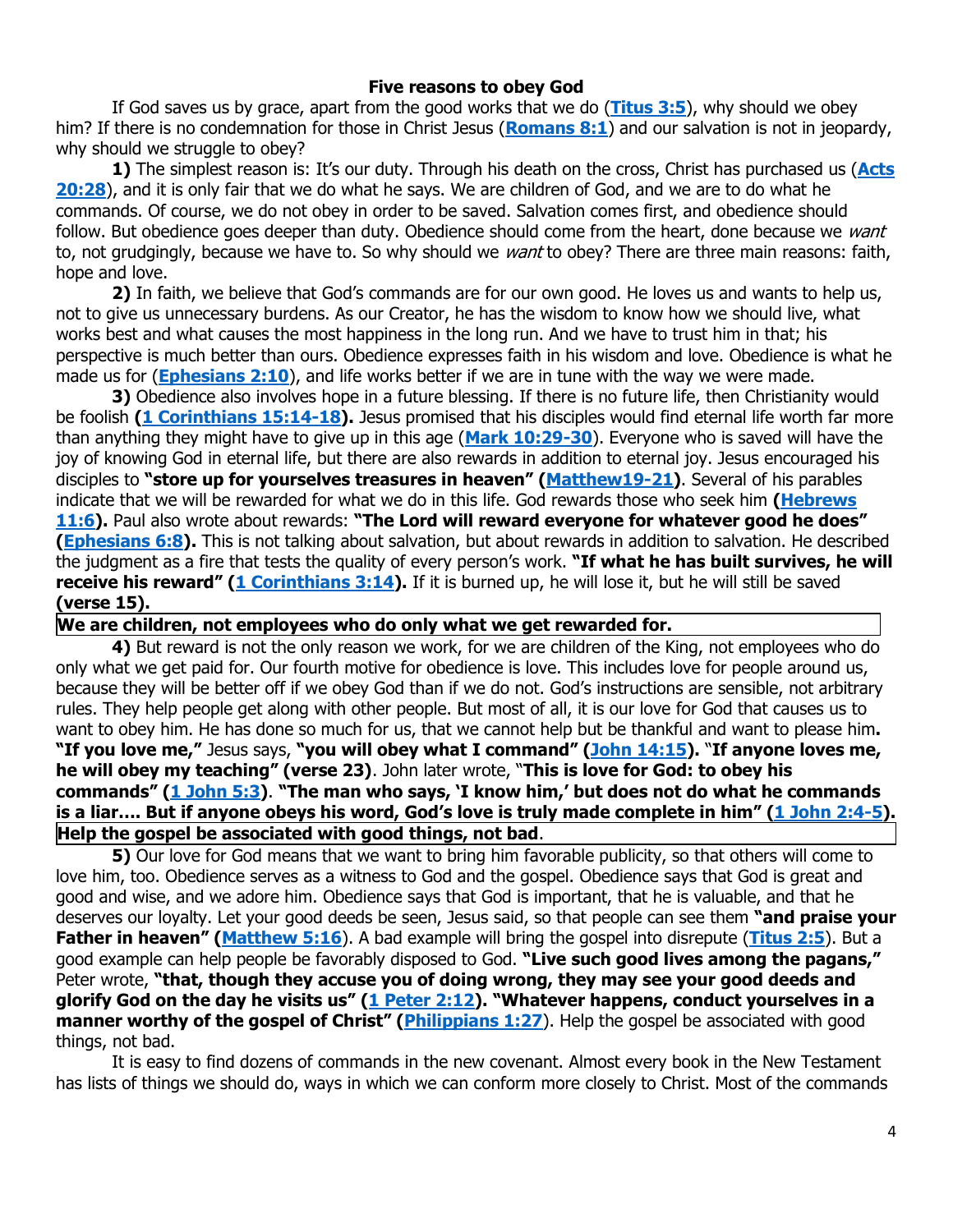are easy to understand. They are plain, and yet very demanding. They demand all our time, all our emotions, all our thoughts and all our actions. In this life, we will never achieve all they ask.

## **Contrast with the Sabbath**

We might briefly contrast these clear commands with the idea of a Christian Sabbath-day command. The New Testament has space for all sorts of commands, from obvious things to subtle things, but it never commands the Sabbath. This would be odd if the Sabbath were an important command. We find sweeping statements that make the old covenant law obsolete, but unlike other commands, we never find the Sabbath commanded again or made an exception to the rule. Paul and John say a lot about the godly behavior that springs from Christian faith and love, but the Sabbath is simply never commanded.

#### **If the Sabbath is essential, it is surprising that no one is criticized for ignoring it.**

Paul dealt with numerous problems of Christian living, and he listed numerous sins that characterize people who will not inherit the kingdom of God, but he never mentions Sabbath breaking. In describing sins of the Gentiles **(Romans 1**), he says nothing about the Sabbath. If the Sabbath is essential, it is certainly surprising that no one is ever criticized for ignoring it.

In the first-century Roman Empire, slaves would have found it particularly difficult to keep the Sabbath. Some of them had unconverted, harsh masters (**[1 Peter 2:18](https://biblia.com/bible/niv/1%20Pet%202.18)**). Some parts of the Roman Empire didn't even use a seven-day week.

But Peter and Paul did not have to answer questions about how slaves could keep the Sabbath. Why not? Because slaves didn't have to keep the Sabbath.

For one thing, first-century Jews did not believe that Gentiles had to keep the Sabbath. For another, the decision at Jerusalem, recorded in **Acts 15**, was that converted, Spirit-filled Gentiles were not required to become circumcised and keep the Law of Moses. Little is said about the Sabbath because it was not a problem.

Instead, the Sabbath was a neutral matter, neither commanded nor forbidden. People were free to rest on that day if they chose, or to use the day in other ways, as long as they did what they did to the Lord **[\(Romans 14:5-6\)](https://biblia.com/bible/niv/Rom%2014.5-6).**

Likewise, the New Testament does not say that any other day ought to be a day of rest. There is no command to keep the first day, either as a day of meeting or a day of rest. It is neither commanded nor forbidden. Christians are free to work these things out for themselves. We are commanded to assemble together for worship, but we are not commanded when **[\(Hebrews 10:25\)](https://biblia.com/bible/niv/Heb%2010.25).**

The important thing is not which day we observe, but whether we have faith in Jesus Christ as Lord and Savior. He is the test commandment, the center of faith, the standard by which we will be judged. He is the answer to our deepest need.

#### **The message of Jesus is good news for all who feel their guilt.**

#### **The human problem**

Everyone has some concept of right and wrong, and everyone has done something wrong even by his or her own definition. "To err is human," says a common proverb. Everyone has betrayed a friend, broken a promise or hurt someone's feelings. Everyone has experienced the feeling of guilt. People therefore want God to stay away from them. They do not want a day of judgment, because they know they cannot stand before God with a clear conscience. They know they should obey him, but they also know that they have not. They are ashamed and guilty.

How can their guilt be erased? How can the conscience be cleared? "To forgive is divine," the proverb concludes. God himself will forgive. Many people know the proverb, but somehow do not believe that God is divine enough to forgive their sins. They still feel guilty. They still fear the appearance of God and the day of judgment.

However, God has already appeared — in the person of Jesus Christ. He did not come to condemn, but to save. He brought a message of forgiveness, and he died on a cross to guarantee that we may be forgiven. The message of Jesus, the message of the cross, is good news for all who feel their guilt. Jesus, the divine human, died for us. Forgiveness is given freely to all who are humble enough to believe the gospel of Jesus Christ.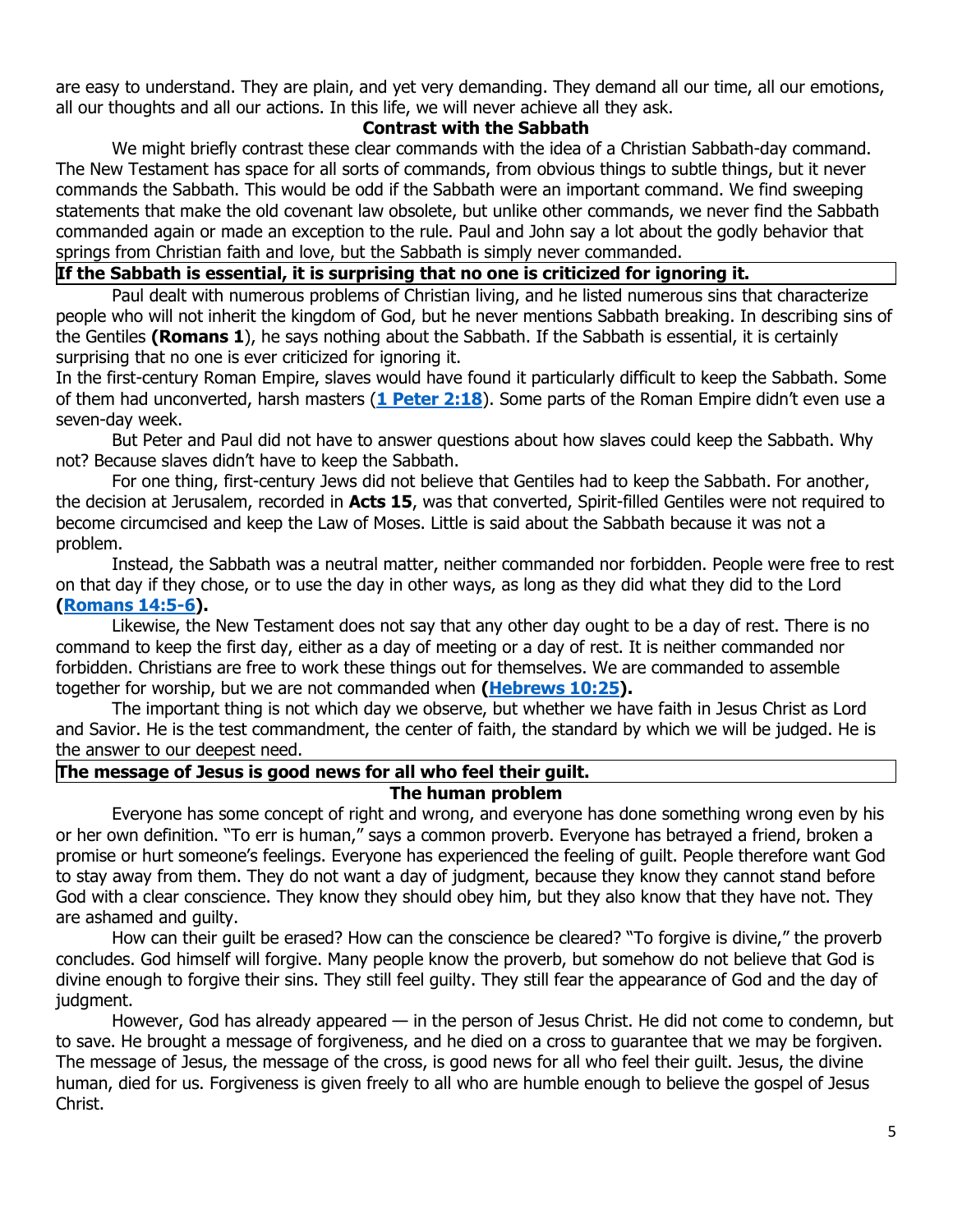The gospel is that even when we were sinners, Christ died for us (**[Romans 5:8](https://biblia.com/bible/niv/Rom%205.8)**). He did not come to save the righteous (there is no such person), but the sinners (**[Matthew 9:13](https://biblia.com/bible/niv/Matt%209.13)**). What are we supposed to do to be saved? Believe the gospel — just trust in Christ. He has done what we need.

**Problem:** Everyone falls short of what God commands (**[Romans 3:9-10,](https://biblia.com/bible/niv/Rom%203.9-10) [23](https://biblia.com/bible/niv/Romans%203.23)**). Even people who do not have the law, know that they don't always live up to what is right.

**Good news:** Jesus died for us (**[2 Corinthians 5:14-15;](https://biblia.com/bible/niv/2%20Cor%205.14-15) [1 Peter 2:24](https://biblia.com/bible/niv/1%20Pet%202.24)**). Our sins are forgiven through faith in Jesus Christ! (**[Acts 2:38;](https://biblia.com/bible/niv/Acts%202.38) [10:43;](https://biblia.com/bible/niv/Acts%2010.43) [13:38-39;](https://biblia.com/bible/niv/Acts%2013.38-39) [Romans 3:24](https://biblia.com/bible/niv/Rom%203.24)**). God is perfect, but human beings are not. God is holy, humans are not. No one deserves to live forever with God. No one can claim such an eternal blessing as a right. No one can claim to have *earned* the right to be with God forever. On judgment day, no one can say: "You have to let me in. I've been good enough." No one is ever "good enough" to obligate God to do anything for them. What we deserve is death.

### **The role of faith**

However, God does want us to live with him forever. He loves us and wants us, so he sent Jesus to give us salvation, as a gift. God loves us so much that he sent his only Son to die for our sins, for us. Through faith in him our sins are forgiven and we are given eternal life with God (**[John 3:16](https://biblia.com/bible/niv/John%203.16)**).

This is wonderful news, that God wants to live with us! However, sin continues to live in us (**[Romans](https://biblia.com/bible/niv/Rom%207.17-23)  [7:17-23](https://biblia.com/bible/niv/Rom%207.17-23)**). We all struggle with sin. No one can live perfectly (**[1 John 1:8,](https://biblia.com/bible/niv/1%20John%201.8) [10](https://biblia.com/bible/niv/1%20John%201.10)**). No one is able to live up to the perfection that God commands. We are unable to be perfect and holy in the way God is perfect and holy (**[Matthew 5:48;](https://biblia.com/bible/niv/Matt%205.48) [1 Peter 1:15-16](https://biblia.com/bible/niv/1%20Pet%201.15-16)**). Therefore, we have a continuing need for God's mercy and forgiveness. No one can say, "I've been so good that I deserve to live with God forever."

### **Can anyone be declared righteous by obeying God's law? Absolutely not!**

When judgment day comes, everyone will need mercy. Because all Christians sin, we continue to need God's grace — and the good news is that we continue to be forgiven and made clean through the atoning work of our Savior. Salvation is a gift from start to finish.

Paul sometimes talks about forgiveness by using the term *justification*, which means not only forgiveness but also giving us the status of being just or righteous. Christians are not just declared neutral, but are declared good and righteous, acceptable to God. How can this be? **Let's take a closer look at what** 

### **Paul wrote about justification.**

Can a person be declared righteous by obeying God's law? Absolutely not! **"We maintain that a man is justified by faith apart from observing the law" ([Romans 3:28\)](https://biblia.com/bible/niv/Rom%203.28). "A man is not justified by observing the law, but by faith in Jesus Christ" ([Galatians 2:16](https://biblia.com/bible/niv/Gal%202.16)). "Clearly no one is justified before God by the law" ([Galatians 3:11](https://biblia.com/bible/niv/Gal%203.11)**). **"He saved us, not because of righteous things we had done, but because of his mercy" ([Titus 3:5\)](https://biblia.com/bible/niv/Titus%203.5).**

How then can we be declared righteous and acceptable to God? Through faith in Christ — and only through faith! **"Through Jesus the forgiveness of sins is proclaimed to you. Through him everyone who believes is justified from everything you could not be justified from by the Law of Moses" [\(Acts 13:38-39\)](https://biblia.com/bible/niv/Acts%2013.38-39).**

**We "are justified freely by his grace through the redemption that came by Christ Jesus" [\(Romans 3:24\)](https://biblia.com/bible/niv/Rom%203.24). "Since we have been justified through faith, we have peace with God through our Lord Jesus Christ, through whom we have gained access by faith into this grace in which we now stand" ([Romans 5:1-2\)](https://biblia.com/bible/niv/Rom%205.1-2). "The law was put in charge to lead us to Christ that we might be justified by faith" [\(Galatians 3:24\)](https://biblia.com/bible/niv/Gal%203.24).**

### **Our need for grace**

We are incapable of earning our salvation. We can never perform enough good deeds to make up for the fact that we are sinners. We can never be saved on the basis of righteous things we have done. Salvation is always by God's mercy and his grace.

**Regardless of how obedient we might be, salvation does not come from our good works, but through the grace of God.**

**"For it is by grace you have been saved, through faith — and this not from yourselves, it is the gift of God — not by works, so that no one can boast" ([Ephesians 2:8-9\)](https://biblia.com/bible/niv/Eph%202.8-9).** This gift has been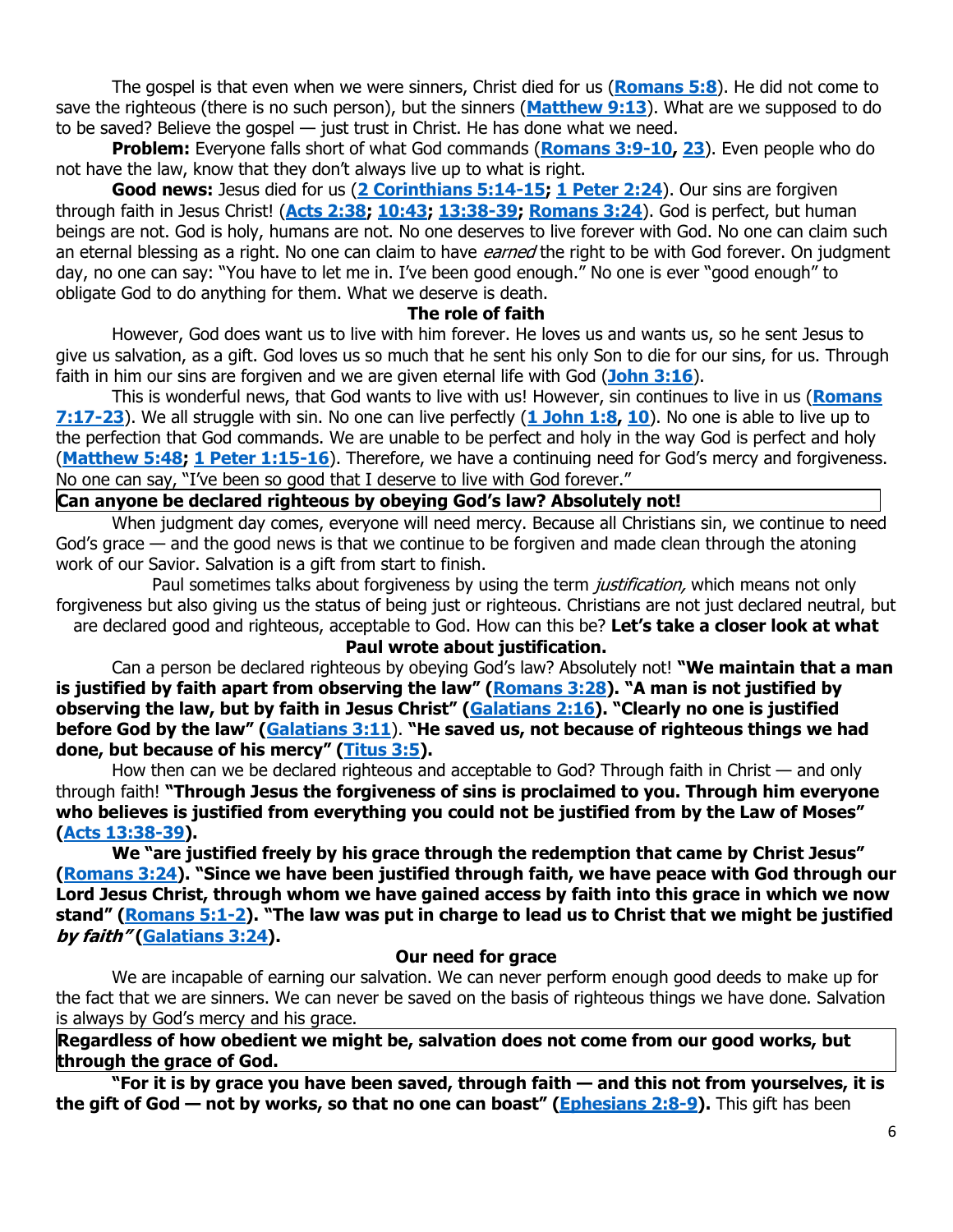made possible by the death of Jesus on the cross. Through faith in him  $-$  by accepting what he has done for  $us - we$  are clean and forgiven.

God's grace does not mean we are given permission to sin (**[Romans 3:31;](https://biblia.com/bible/niv/Rom%203.31) [6:1](https://biblia.com/bible/niv/Romans%206.1)**). Paul specifically says that God created us to do good works (**[Ephesians 2:10](https://biblia.com/bible/niv/Eph%202.10)**), and that grace teaches us to quit sinning (**[Titus 2:11-](https://biblia.com/bible/niv/Titus%202.11-12) [12](https://biblia.com/bible/niv/Titus%202.11-12)**). Throughout the New Testament, we are exhorted to obey God, and we are warned about sin. But regardless of how obedient we might be, salvation does not come from our good works, but through the grace of God given to us through faith in Jesus Christ.

Of all humans, Paul had an excellent claim to his own righteousness, both in the Old Testament law and in zeal for Jesus Christ. But he did not trust in his own works. **"If anyone else thinks he has reasons to put confidence in the flesh, I have more: …in regard to the law, a Pharisee…as for legalistic righteousness, faultless. But whatever was to my profit I now consider loss for the sake of Christ. What is more, I consider everything a loss compared to the surpassing greatness of knowing Christ Jesus my Lord, for whose sake I have lost all things. I consider them rubbish, that I may gain Christ and be found in him, not having a righteousness of my own that comes from the law, but that which is through faith in Christ — the righteousness that comes from God and is by faith" ([Philippians 3:4-9\)](https://biblia.com/bible/niv/Phil%203.4-9).**

The perfect righteousness that we need for salvation cannot come from ourselves. It can come only from Jesus Christ. The good news of the gospel is that his righteousness is given to us by faith, not by works of the law. It is in Christ that **"we might become the righteousness of God" ([2 Corinthians 5:21\)](https://biblia.com/bible/niv/2%20Cor%205.21).**

**"Christ Jesus has become…our righteousness, holiness and redemption" ([1 Corinthians](https://biblia.com/bible/niv/1%20Cor%201.30)  [1:30\)](https://biblia.com/bible/niv/1%20Cor%201.30).** He becomes our righteousness, and in him we become the righteousness of God. Through faith in him, we are justified — counted among the righteous.

#### **At the pearly gates**

### **Jesus' death covers all our sins; that is the only excuse we have to live with God forever.**

Many Christians haven't fully understood the gospel of salvation through faith in Christ. Many people still think that salvation is by faith plus works. The truth is that works can't save us at all, since even at their best they fall short of what God has commanded.

As an illustration, let's suppose that people are at the gates of paradise, and the gatekeeper asks, "Why should I let you in?" And many Christians would say: "Because I've been good. I went to church every week, I always gave a generous offering, I read the Bible every day, I never took anything that wasn't mine, I never looked at pornography, etc." Alcohol abstainers would mention what they did, and Sabbath keepers would mention what they did.

But the gatekeeper would reply: "So what? You didn't do everything perfectly. And even if you would have, those things wouldn't erase your sins and corruption. If that's what God wanted, he could make machines to do those things."

# **Obedience to laws that make us different can deceive us into thinking that our diligence is worth something.**

The correct reply, in contrast, is that we rely in faith on the sacrifice and righteousness of Jesus Christ, knowing we have nothing to offer God. His death covers all our sins; that is the only excuse we have to live with God forever. Salvation is given to us because of God's grace revealed in Jesus Christ, nothing else. The faith and love God has granted us lead us into obedience and wholehearted devotion to him, but salvation does not depend on our success in obedience, or else we would never be saved. Since our obedience is never perfect, it can never count for salvation.

### **The law can deceive us**

This is where the law can deceive us. I used to keep some of the old covenant laws, and they gave me visible evidence that I was trying harder than most people to obey God. The fact that most Christians did not keep these laws made it even more deceptive for me, for that was further evidence that I was more obedient than others, and I assumed that God was impressed with what I was doing.

I was different, so I assumed I was special. In that, I was deceived. All my emphasis on law-keeping had distracted me away from Christ. Although I trusted in him for my salvation, I preferred to look at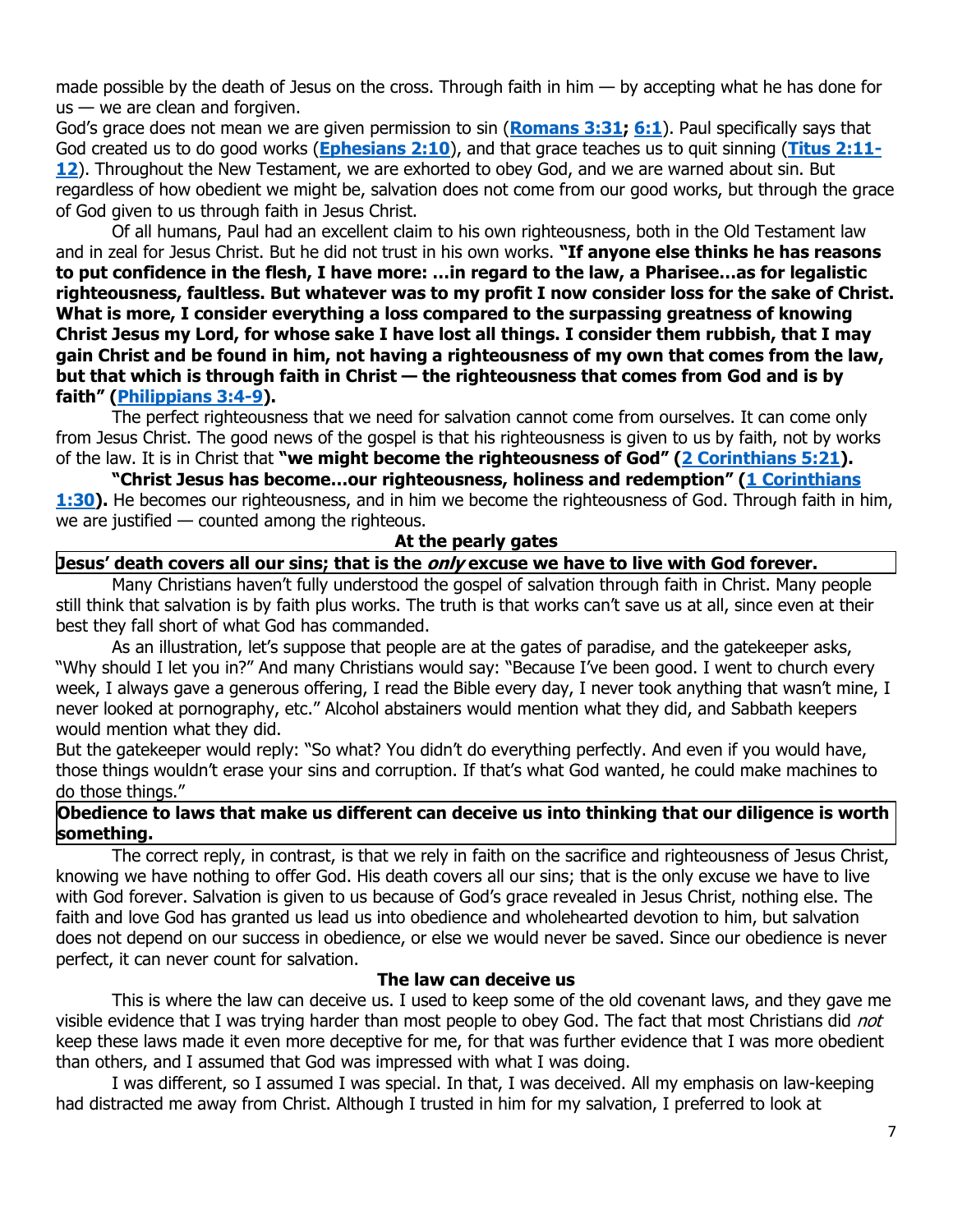something more visible — my works, something that I could boast in. But as **[Ephesians 2:9](https://biblia.com/bible/niv/Eph%202.9)** says, our salvation is not of works, so that no one can boast. No one can get into the kingdom of God thinking that they did it themselves. But as I learned that the old covenant laws were not even required, I could see how flimsy my boast was. All my "obedience" counted for nothing but well-meaning mistakes!

Obedience — especially to laws that most Christians don't keep — can deceive us into thinking that our diligence is worth something to God. No, Christ had to die on the cross for us just as much as he did for the prostitute and the child-molester. That hurts our pride, but it is true.

 Even so, obedience is important. If we have faith in our Lord, we will obey him. We live for our King who died for us and now lives for us and in us (**[2 Corinthians 5:15](https://biblia.com/bible/niv/2%20Cor%205.15)**). Our deepest allegiance is with him forever.

#### **Words for salvation**

## **We cannot work our way out of slavery, but Christ is able to pay our debt for us.**

The Bible sometimes describes salvation with the word *redemption*. This word comes from the ancient slave market. People who could not pay their debts were sold into slavery. If their friends and relatives were able to get enough money to pay the debt, then they could redeem or buy the person back from slavery.

To use this figure of speech for salvation, we see that we have a debt to sin that we cannot pay, and we find ourselves in the slavery of sin. We cannot work our way out of slavery, but Christ is able to pay our debt for us. His death on the cross redeemed us out of sin and debt. He purchased us, and we became his slaves. We are now obligated to our new Master, and we owe him our obedience and loyalty (**[Romans 6:15-](https://biblia.com/bible/niv/Rom%206.15-18) [18\)](https://biblia.com/bible/niv/Rom%206.15-18).**

Of course, God values us much more than slaves. We are his children and heirs; we are his friends and family, members of his household. And through our Savior Jesus Christ, even our broken personal relationship with God is restored! To describe this, the Bible uses the term *reconciliation*. We were once enemies of God, working against him. But through Christ, we are reconciled to him, made friends again. Once we were rebels; now we are allies. We have given our allegiance to God because of what he has done for us. Let's see how Paul develops this concept.

### **Those wo live should no longer live for themselves but for him who died for them.**

**"But God demonstrates his own love for us in this: While we were still sinners, Christ died for us. Since we have now been justified by his blood, how much more shall we be saved from God's wrath through him! For if, when we were God's enemies, we were reconciled to him through the death of his Son, how much more, having been reconciled, shall we be saved through his life! Not only is this so, but we also rejoice in God through our Lord Jesus Christ, through whom we have now received reconciliation" ([Romans 5:8-11\)](https://biblia.com/bible/niv/Rom%205.8-11).**

We were reconciled — made acceptable to God — through the cross of Christ. "All this is from God, **who reconciled us to himself through Christ" ([2 Corinthians 5:18\)](https://biblia.com/bible/niv/2%20Cor%205.18)**. Because he died for us, we therefore have an obligation: **"He died for all, that those who live should no longer live for themselves but for him who died for them and was raised again" (verse 15).** We are to live for him, doing his work, living in the way he wants. Our new life is in Christ (**verse 17**).

Because Jesus died for us, we now live for him. We obey him. We have a new life. This is described in other places as being "born again" (**[John 3:3;](https://biblia.com/bible/niv/John%203.3) [1 Peter 1:23](https://biblia.com/bible/niv/1%20Pet%201.23)**). Our purpose and orientation in life is changed by our new relationship with God.

Our new identity as God's children has practical results in the way we live. As he is living in us, he is also changing our hearts and minds toward his purposes. The Holy Spirit leads us to continue to put off old ways and to put on Christlike ways. Because Jesus loved us, we love him, and we love the people he loves.

**"Once you were alienated from God and were enemies in your minds because of your evil behavior. But now he has reconciled you by Christ's physical body through death to present you holy in his sight, without blemish and free from accusation — if you continue in your faith, established and firm, not moved from the hope held out in the gospel. This is the gospel" [\(Colossians 1:21-23\)](https://biblia.com/bible/niv/Col%201.21-23).**